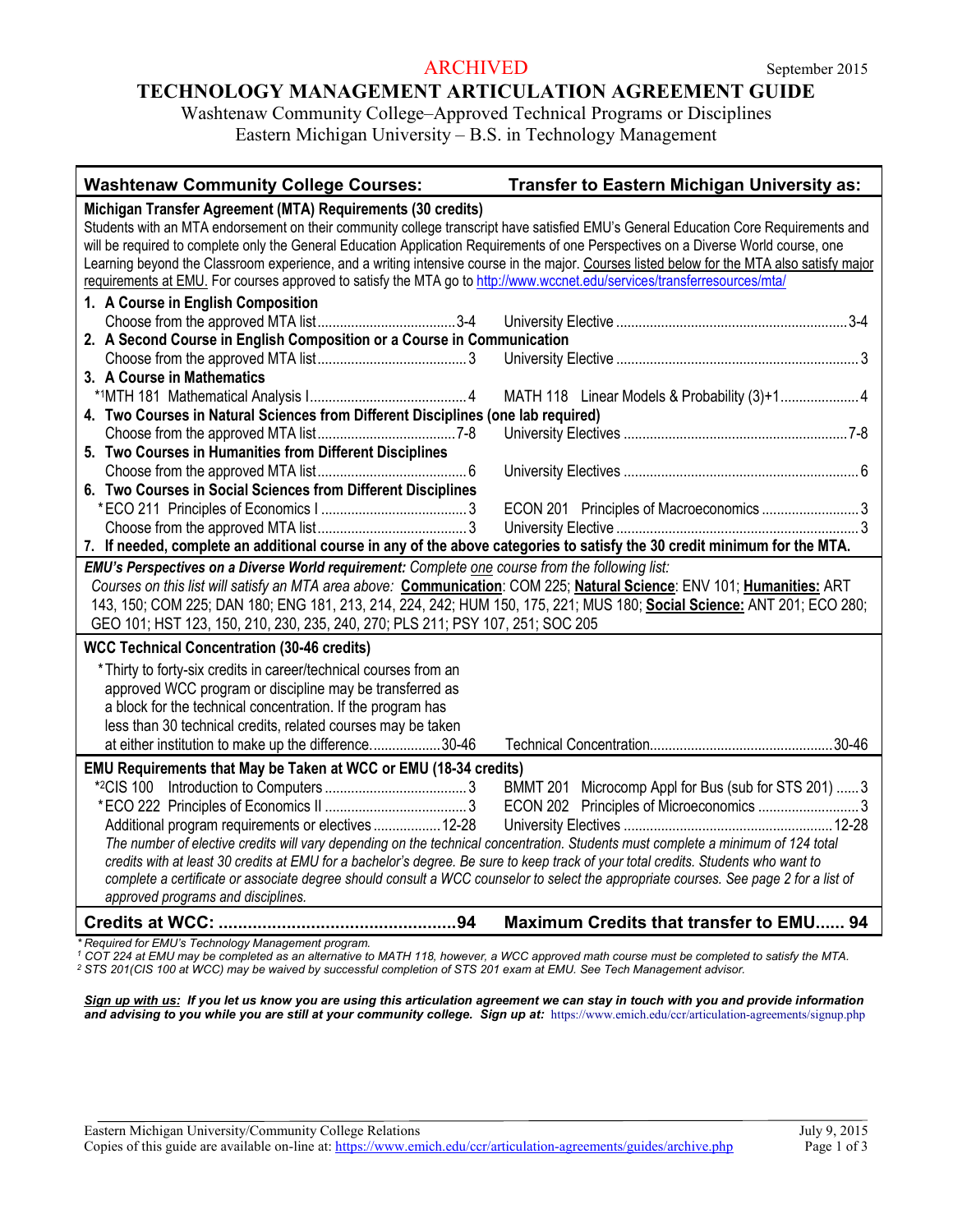## ARCHIVED September 2015

# **TECHNOLOGY MANAGEMENT ARTICULATION AGREEMENT GUIDE**

Washtenaw Community College–Approved Technical Programs or Disciplines Eastern Michigan University – B.S. in Technology Management

| <b>Completion of EMU's Technology Management</b><br><u>Program</u>                                                                                                                                                                                                                                                               | <b>WCC Approved Programs</b>                                                                                                                                                                                                                                                                                         |
|----------------------------------------------------------------------------------------------------------------------------------------------------------------------------------------------------------------------------------------------------------------------------------------------------------------------------------|----------------------------------------------------------------------------------------------------------------------------------------------------------------------------------------------------------------------------------------------------------------------------------------------------------------------|
| $(30-33 \text{ credits})$<br><b>Major Requirements</b>                                                                                                                                                                                                                                                                           | 3-D Animation <sup>2</sup>                                                                                                                                                                                                                                                                                           |
| Core Courses (18 credits)<br>TM 130<br>Management of Technological Change 3<br>TM 212<br>TM 311 Information Technology Mgmt & Organizations  3<br><sup>1</sup> TM 314W Socio-Technical Systems Appr to Proc Imprvmt 3<br>TM 415<br>Senior Seminar in Technology Management 3<br><b>Technology Mgmt Electives (12-15 credits)</b> | Auto Body Repair 1<br>Automotive Services <sup>2</sup><br>Baking and Pastry <sup>2</sup><br><b>Broadcast Arts</b><br>Computer Science: Programming in Java <sup>2</sup><br>Computer Systems and Networking <sup>2</sup><br>Construction <sup>2</sup><br><b>Construction Supervision 2</b><br><b>Criminal Justice</b> |
| (At least 3 hours at the 300/400 level must be completed.)<br>ACC 130 Accounting for Non-business majors(3)<br>ACC 240 Prin of Financial Accounting (3)<br>ACC 241 Prin of Managerial Accounting (3)                                                                                                                             | Culinary and Hospitality Management <sup>2</sup><br><b>Dental Assisting</b><br>Digital Video Production <sup>2</sup><br>Graphic Design <sup>2</sup>                                                                                                                                                                  |
| ACC 358 Analysis of Financial Statements (3)<br>FIN 350 Principles of Finance (3)<br>LAW 293 Legal Environment of Business (3)<br>LAW 403 Employment Law (3)<br>MGMT 384 Human Resource Management (3)                                                                                                                           | Heating, Ventilation, AC, & Refrigeration 2<br>Industrial Training 2<br>Information Systems: Programming C++2<br>Journeyperson Industrial <sup>2</sup><br>Management <sup>2</sup>                                                                                                                                    |
| MGMT 386 Organizational Behavior & Theory (3)<br>MGMT 388 Intro to Entrepreneurship (3)<br>MGMT 480W Management Responsibility & Ethics (WI) (3)<br>MKTG 360 Principles of Marketing (3)<br>MKTG 369 Advertising (3)                                                                                                             | <b>Medical Assisting</b><br>Mechatronics <sup>2</sup><br>Motorcycle Services <sup>1</sup><br>Nursing<br>Pharmacy Technology                                                                                                                                                                                          |
| MKTG 473 Marketing and Product Innovation (3)<br>TM 306 Quan Analysis of Sustainability Issues (3)<br>TM 308 Seminar in Technological Impacts (3)<br>TM 377/378/379 Special Topics (1/2/3)<br><sup>2</sup> TM 387L4 Cooperative Education (3)<br>TM 477/478/479 Special Topics (1/2/3)                                           | Photographic Technology <sup>2</sup><br><b>Physical Therapist Assistant</b><br>Radiography <sup>2</sup><br><b>Surgical Technology</b><br>Technical Communication <sup>2</sup><br>Web Design and Development <sup>2</sup>                                                                                             |
| <b>LBC Requirement</b><br>One LBC course or noncredit experience must be completed<br>at EMU. TM 387L Cooperative Education satisfies the LBC<br>requirement. See the Program Coordinator for other options.                                                                                                                     | Welding <sup>2</sup><br>Occupational Studies (used in conjunction with any of the above<br>programs or disciplines)                                                                                                                                                                                                  |
| Minimum Credits at EMU: 30-33<br>Minimum Credits to Graduate: 124                                                                                                                                                                                                                                                                | Other programs may be used with approval of the Program<br>Coordinator                                                                                                                                                                                                                                               |
| The Technology Management program is offered online.                                                                                                                                                                                                                                                                             | <sup>1</sup> All associated certificates<br><sup>2</sup> Associate degree(s) and associated certificate(s)                                                                                                                                                                                                           |

*<sup>1</sup> Satisfies EMU's Writing Intensive in the major requirement*

*<sup>2</sup> Satisfies EMU's Learning beyond the Classroom requirement*

*NOTE: If sufficient credits are not transferred, additional courses must be completed at EMU to satisfy the minimum of 124 credit hours required to graduate.*